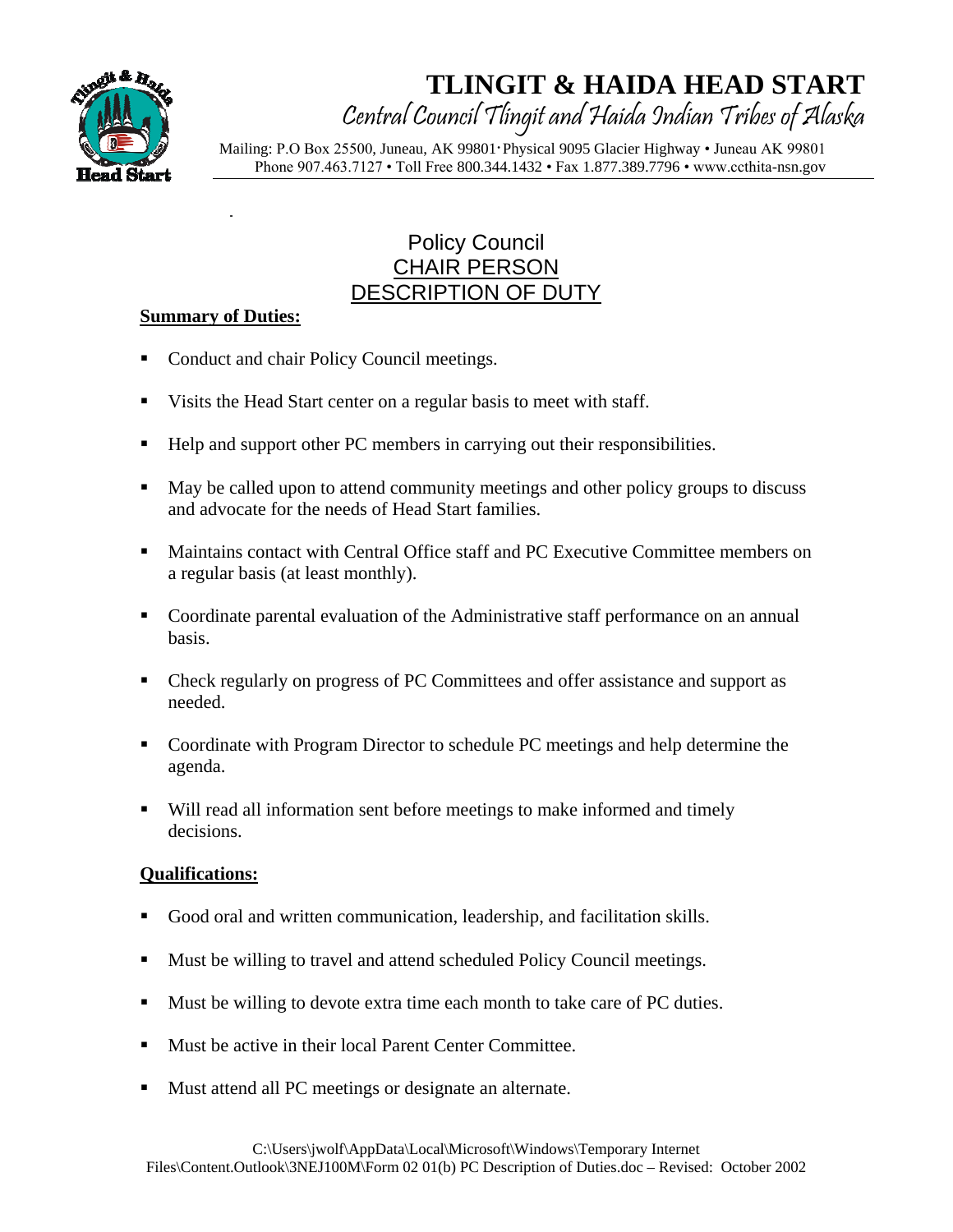## **POLICY COUNCIL**

## **VICE-CHAIRPERSON**

## **DESCRIPTION OF DUTY**

#### **Summary of Duties:**

- Assumes duties of Chairperson in his/her absence.
- Works with Chairperson as a member of the PC.
- Makes on-going observations in classroom, several visits a year, to assist staff in carrying out Education Plan.
- Helps and supports other PC members in carrying out their responsibilities.
- Assists the Chairperson in monitoring the progress of PC Committee and chairs Committees as directed by the Chairperson.
- May be called upon to attend community meetings and other policy groups to discuss and advocate for the needs of Head Start families

- Must be able to and willing to give extra time to help take care of PC duties.
- Must be willing to lead working committees of the Policy Council and/or step in for the President as needed.
- Must be active in their Local Parent Center Committee.
- **Mustatend all PC meetings or designate an alternate.**
- Good oral and written communication, leadership, and facilitation skills.
- Must be willing to travel.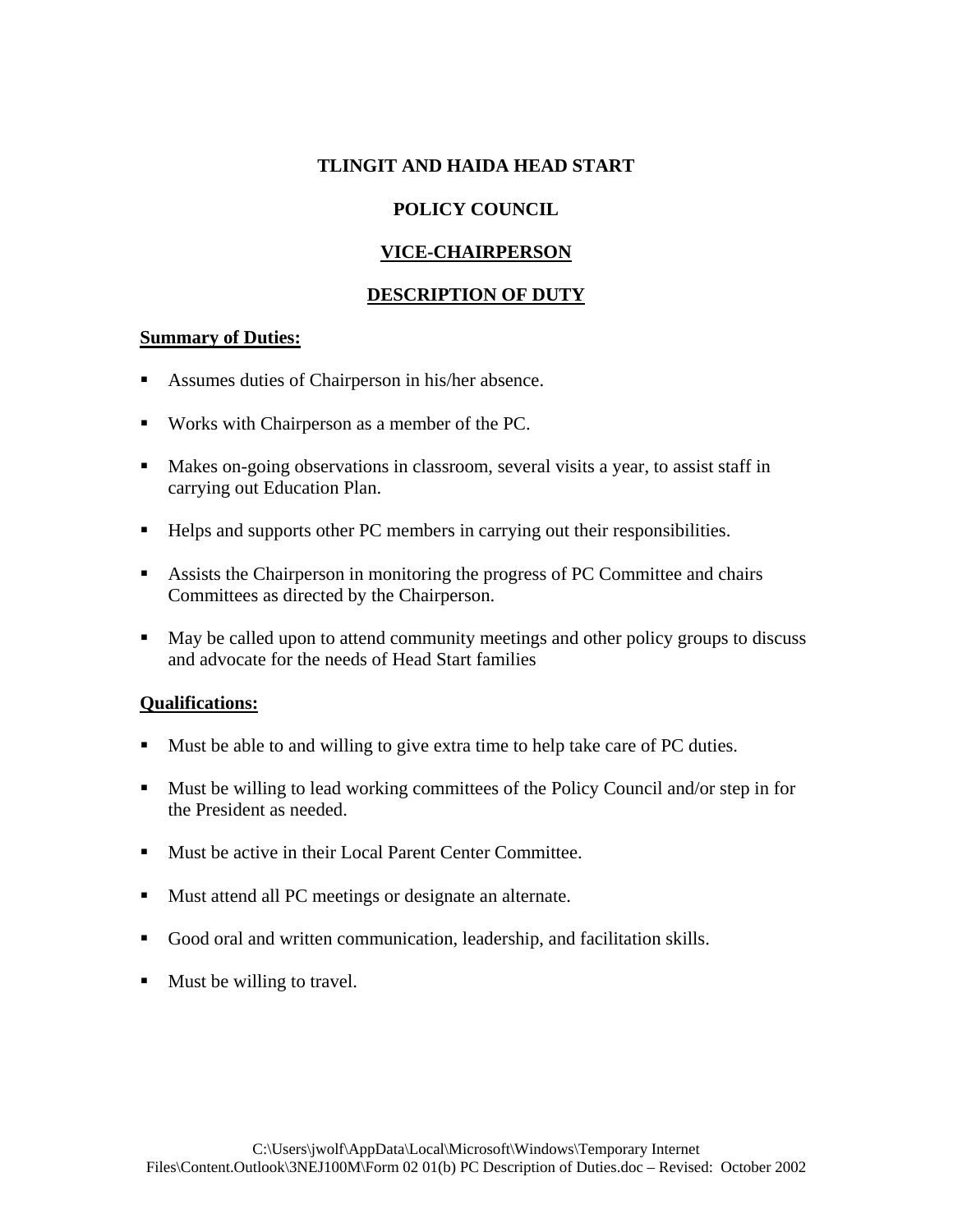#### **POLICY COUNCIL**

#### **SECRETARY-TREASURER**

#### **DESCRIPTION OF DUTY**

#### **Summary of Duties:**

- Works with Chairperson as a member of the Policy Council.
- Takes minutes of PC meetings and sends copies to the Central Office. Reads minutes at PC meetings and shares them at local Parent Center Committee meetings.
- Keep files, minutes of PC meetings, in-kind contributions, volunteers, parent involvement, correspondence, etc.
- Helps and supports other PC members in carrying out their responsibilities.
- Monitors PC members attendance (sends reminder notices when counsel members miss meetings).

- Ability to manage a checking account and report on funds used and funds available.
- **Prefer someone with experience in accounting for funds.**
- Ability to make clear, legible notes of all discussions, activities, and action by the PC.
- **Must be active in their Local Parent Center Committee.**
- Must attend all PC meetings or designate an alternate.
- $\blacksquare$  Must be willing to travel.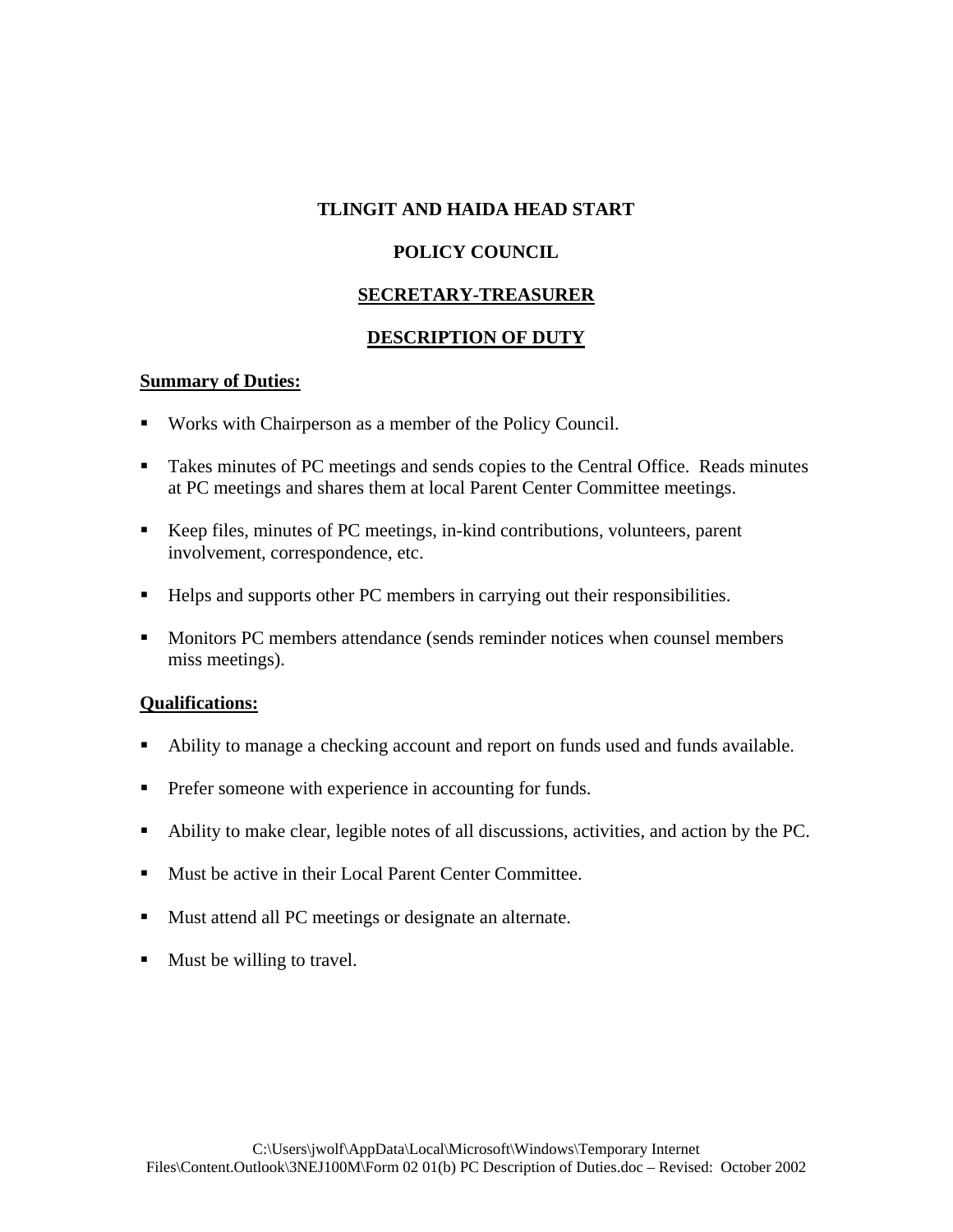## **POLICY COUNCIL**

## **REPRESENTATIVE**

#### **DESCRIPTION OF DUTY**

#### **Summary of Duties:**

- Represents all the parents and children in the Head Start program.
- Attends an annual meeting a year in Juneau (usually in December); will participate in two to three other meetings conducted by teleconference.
- **Prepares reports of center activities for Policy Council meetings.**
- Participates actively in making decisions that affect all programs.
- Reads all information sent in a timely fashion to assure being able to make informed decisions.
- Regularly visits, contacts and supports Head Start center staff and children.
- **Trains and informs alternate member-at-large so s/he is prepared to serve as a** substitute on the PC when necessary.
- Maintains contact with site supervisor on a regular basis.
- Works cooperatively with parents, staff, and Program Director to assist in achieving the goal of quality programs.
- Meet with principals/teachers/school board members and other community resources to discuss common concerns and ways each program can help the other.

- Must have a child enrolled in Head Start or be an active past parent in your local parent center.
- **Prefer someone who is eager to learn and willing to give extra time to Head Start.**
- Must be active in their Local Parent Center Committee.
- Must attend all PC meetings or designate an alternate. Must attend first PC Meeting.
- Must be willing to travel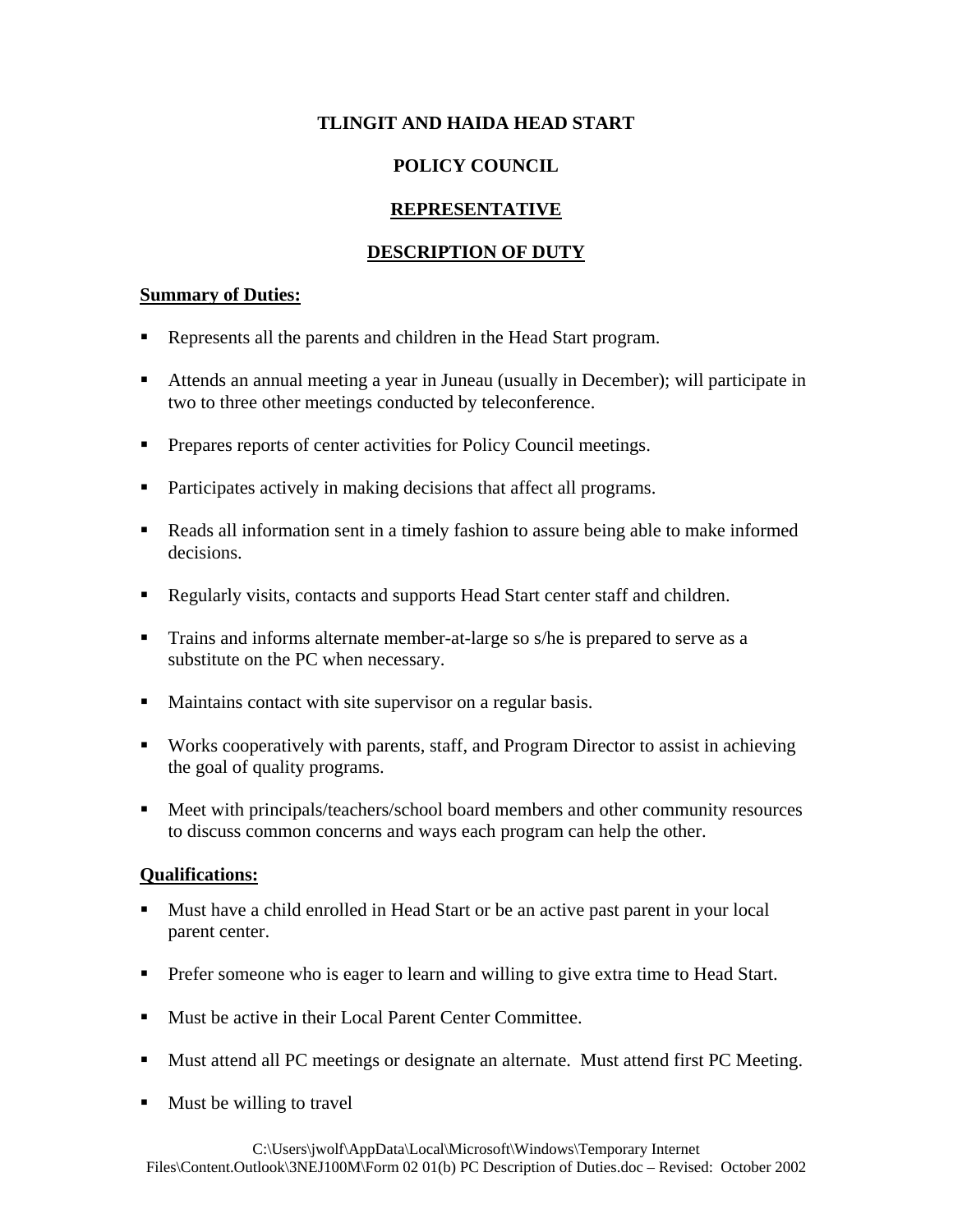## **PARENT POLICY COUNCIL**

## **COMMUNITY REPRESENTATIVE**

## **DESCRIPTION OF DUTY**

#### **Summary of Duties:**

- Provides information, expertise, and resources to Policy Council members and management staff.
- Attends two two-day meetings a year in Juneau (usually in October and April); will participate in two to three other meetings conducted by teleconference.
- Participates actively in making decisions that affect all programs.
- Reads all information sent in a timely fashion to assure being able to make informed decisions.
- Work cooperatively with parents, staff, and management staff to assist in achieving the goal of quality programs.
- May be called upon to attend community meetings and other policy groups to discuss and advocate for the needs of Head Start families.

- $\blacksquare$  Must be from Tlingit & Haida Head Start communities.
- Must be familiar with resources and services for low-income children and families.
- May be from the businesses, public or private community, civic, and professional organizations; and others. Can include parents of formerly enrolled children.
- Is eager and willing to volunteer time to Head Start and is willing to serve as a mentor and role model, as well as resource person.
- Provides expertise to the Head Start program in areas that the program requires assistance.
- $\blacksquare$  Must be willing to travel.